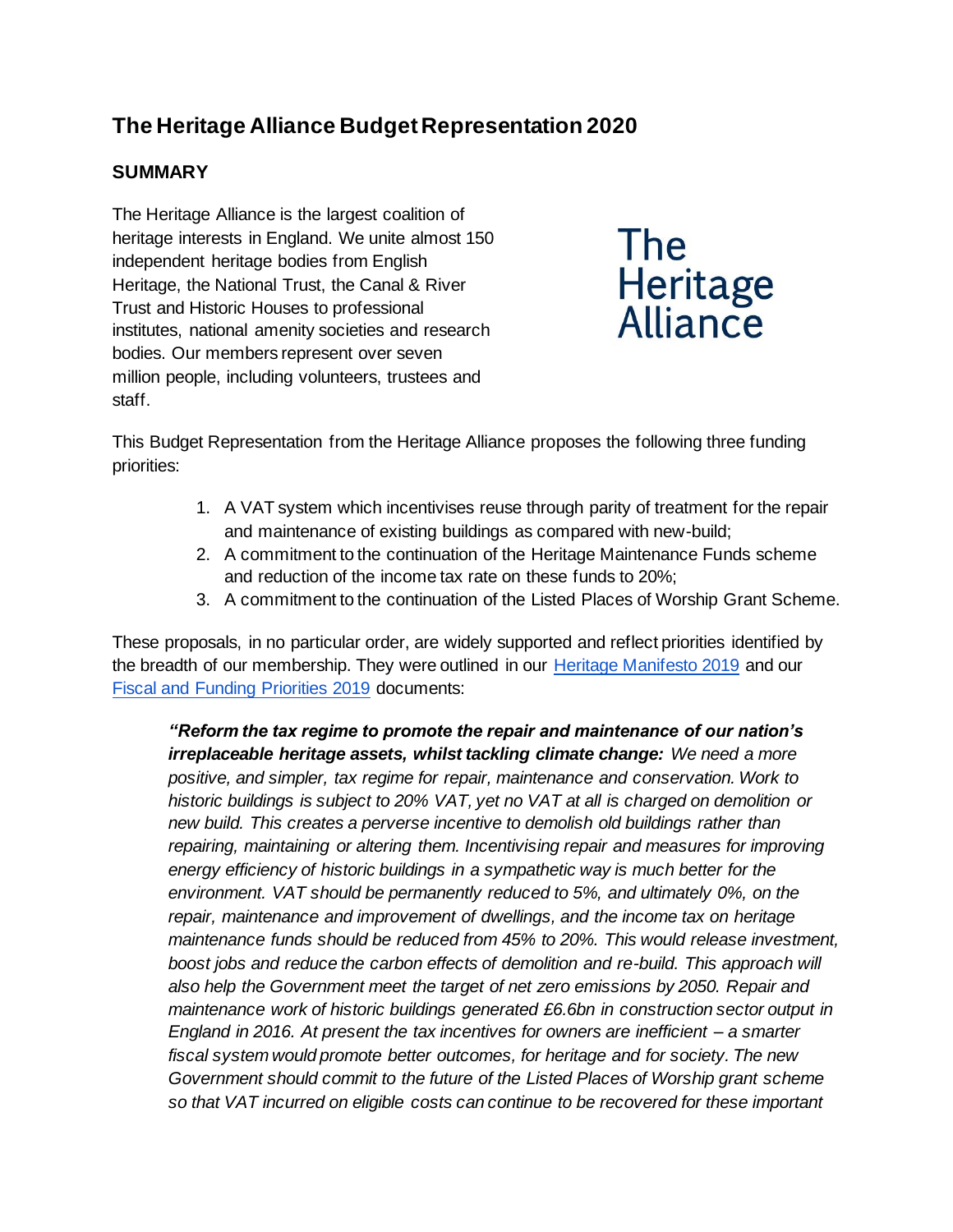*buildings and look to extend this scheme to other historic assets. A commitment to simplifying and reducing the burden of business rates on the heritage sector would also help the many museums and other heritage organisations who have suffered from a sharp increase." (Heritage Manifesto 2019)*

#### **Great National Asset**

Our heritage is one of our greatest national assets, from our rich architectural tradition to our ancient and distinctive landscapes, from exquisite objects, archaeological sites and historic vehicles to stunning religious buildings, museums and preserved ships. It creates vibrant places and defines our towns, cities, countryside, and coasts, encouraging inbound tourism, uniting communities and enhancing our nation's soft power internationally. It tells our stories as a nation, supporting social cohesion, rootedness and identity. Heritage drives beneficial change, contributing to our well-being, enhancing biodiversity and supporting long-term environmental sustainability. Our historic buildings, landscapes, traditions, historic transport, and museums are part of our unique offer on the national and international stage and should play a central role in the promotion of the UK.

## **Productive**

England's heritage industry directly contributes £14bn in gross value added  $(GVA)$ .<sup>1</sup> This is larger than the security industry, defence industry and the aerospace industry in the UK. Including indirect contributions, England's heritage industry is worth £31bn, equivalent to 1.9% of national GVA. The heritage sector employs directly 198,000 people.<sup>1</sup>

## **Popular**

Heritage is popular. Nearly 15 times more people visited heritage attractions in 2016-17 than attended Premier League football matches. It is the backdrop to the success of many of our creative industries. There's no Downton without Highclere. No Poldark without the mines. No Peaky Blinders without the Black Country Living Museum.

## **Public good**

Heritage is a public good, playing a key role in economic and social regeneration and enhancing wellbeing and mental health. Its survival depends on the private, independent and public sectors working together. The battle to protect our heritage is far from won, as highprofile campaigns to 'save' historic landmarks and thousands of sites and buildings at risk show. Heritage is the background to people's lives.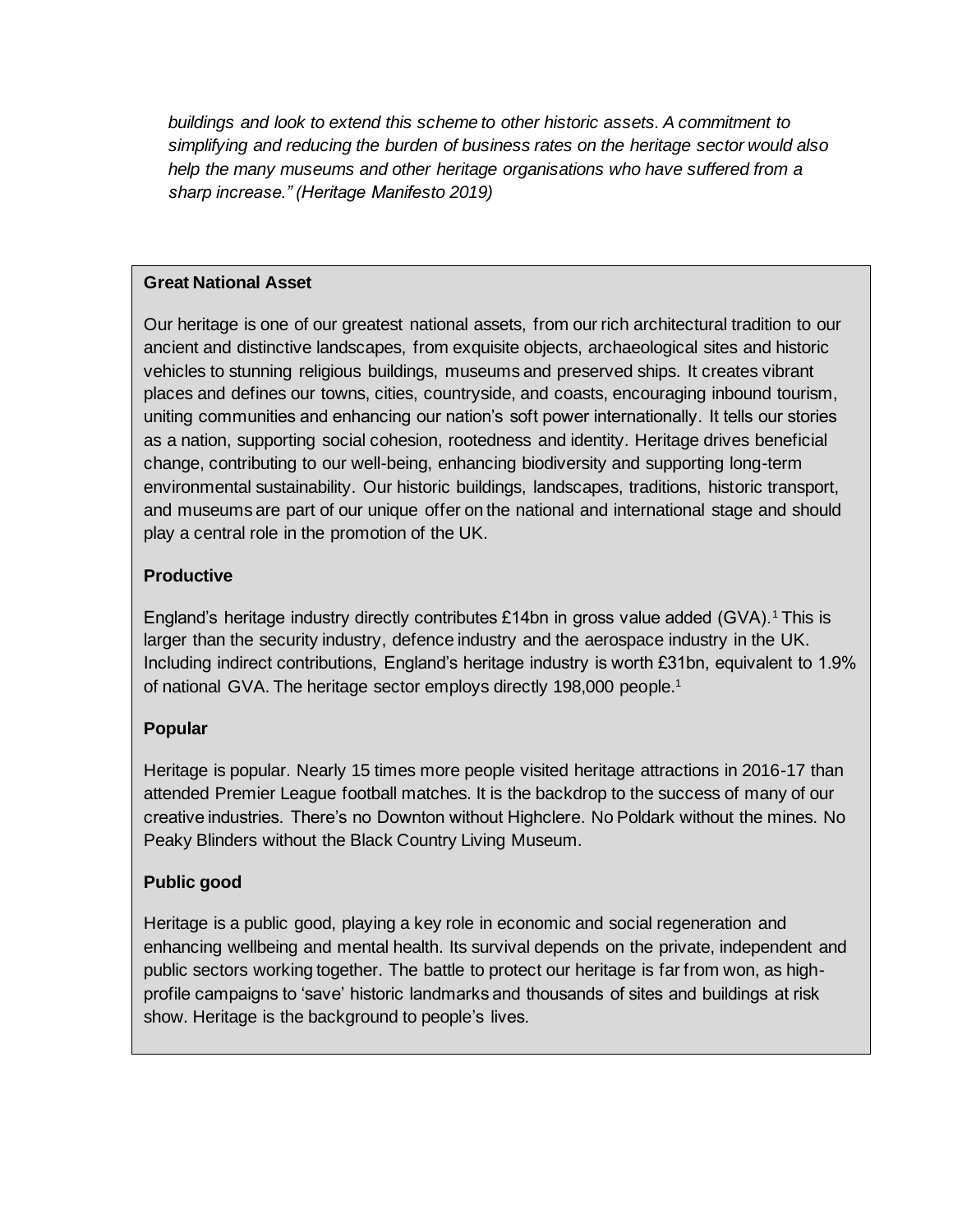# **Priority 1 - A VAT system which incentivises re-use through the simplification of the VAT system to ensure parity of treatment for the repair and maintenance of existing buildings as compared with new build;**

# **The Case for Reducing the VAT to Ensure Parity with New Build**

We must maintain, repair, and reuse our historic buildings. The recent Building Better, Building Beautiful Commission's report *Living with Beauty* strongly supports the case we are making:

*'Our built environment and our natural environment belong together. Both should be protected and enhanced for the long-term benefit of the communities that depend on them. Settlements should be renewed, regenerated and cared for, and we should end the scandal of left-behind places, where derelict buildings and vandalised public spaces drive people away…'* and *'we need to address ways in which the tax code unintentionally discourages landowners and developers from putting together stewardship projects.'*

Given the Government's stretching targets around reaching Net Zero by 2050, a renewed focus on place, quality of life, and a growing recognition of the role of heritage in achieving these important public outcomes, now is the time to ensure that Government is doing everything it can to create the right conditions for encouraging repair and recycling of buildings. This will ensure investment in towns and high streets goes further and that the Government's priorities around regeneration and levelling-up economically and socially are achieved through ensuring everyone is incentivised and supported to maintain and re-use our finite historic stock, from northern terraces in areas of deprivation, to historic properties open to the public. New homes do not always need to be new-build and the reforms we propose will encourage developers to take a responsible attitude to reuse rather than demolition being incentivised. The climate crisis requires a new set of solutions in relation to the historic environment. Buildings are today the third largest carbon emitting sector in the UK and there is an acute need to substantially step up actions to cut emissions in buildings and as part of the construction process.<sup>1</sup> Although as a heritage organisation, heritage assets are foremost in our minds, the environmental argument applies across the UK's existing building stock.

The Building Better, Building Beautiful Commission's *Living with Beauty* states '*The character of a place, like that of a human being, develops across time, and the older, buildings of a place endow its character with a depth and complexity that it is difficult to achieve in developments built from scratch.'* This report exemplifies the importance of place in the lives of our cities, towns and villages and rural landscape. It clearly makes the social case for the reuse and restoration of our heritage buildings.

We believe it is the collective responsibility of the sector, Government, the construction industry, and the wider population to promote the repair and maintenance of the existing building stock in the UK. We advocate for the implementation of a more positive, and simpler, tax regime for

<sup>&</sup>lt;sup>1</sup> Committee on Climate Change, 2019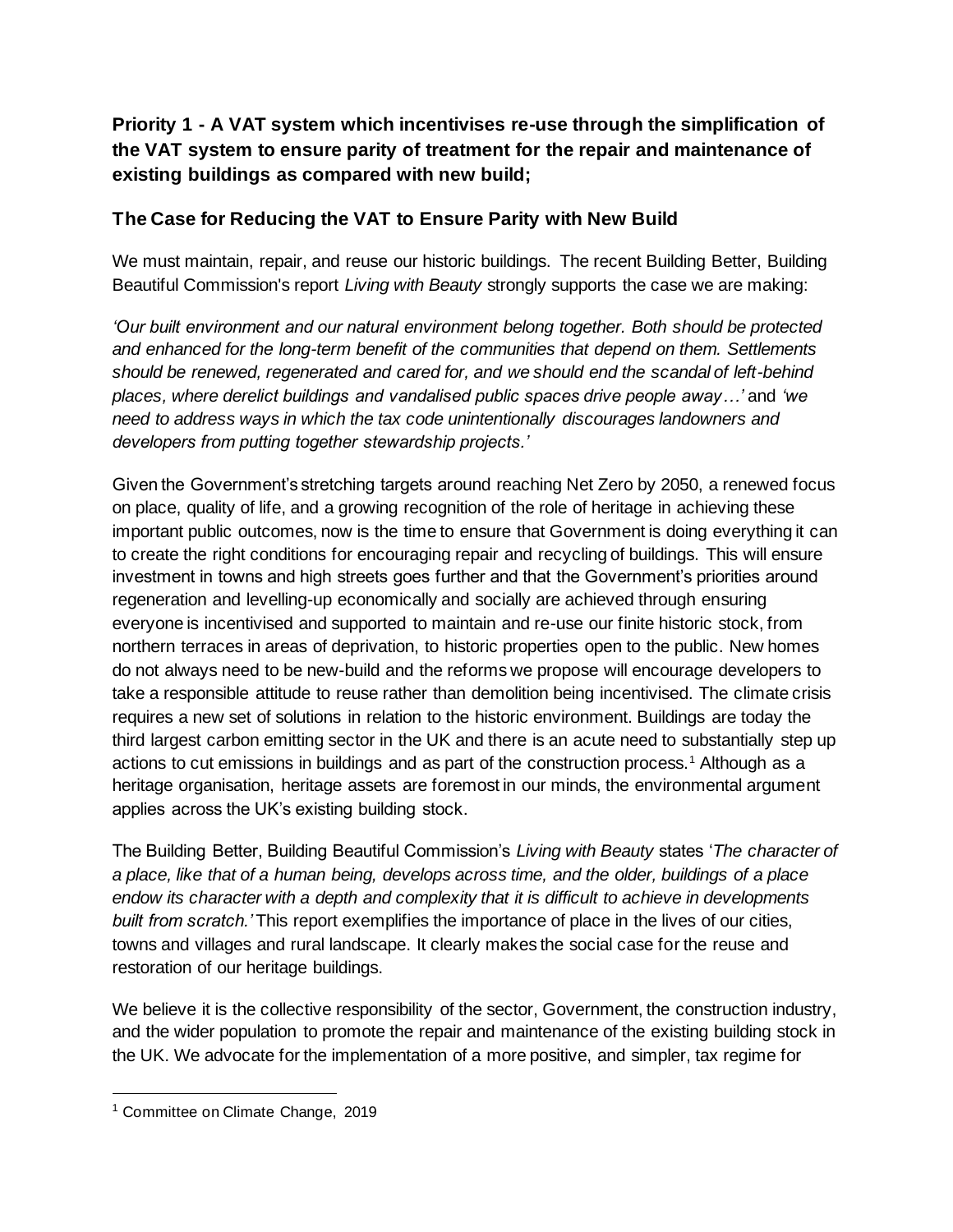repair, maintenance and conservation of heritage assets. Work to historic buildings is currently subject to 20% VAT, yet no VAT at all is charged on new buildings. This creates an environmentally unfriendly incentive to demolish old buildings. The Building Better, Building Beautiful report re-states this case, noting: *"Among our specific proposals, we advocate radical reform of the VAT provisions so as to remove the incentive favouring new-build over re-use when it comes to discarded buildings. Such reforms will bring to an end the unnecessary and ecologically unacceptable destruction of adaptable and durable buildings, and their replacement by short-lived glossy boxes… Government should align VAT on housing renovation."* It also argues these tax regimes potentially more than double the tax liability to landowners who take a long-term interest in creating better places.

VAT on both repairs and maintenance has a suppressive effect on economic activity and has resulted in consequential loss of capacity especially among specialists, essential for the appropriate care of historic buildings and has a negative impact on reviving or promoting enterprise, craft skills and apprenticeship<sup>2</sup>. According to the Federation of Master Builders, a cut in the VAT on home improvement works would stimulate the industry, as tax would no longer be a barrier to homeowners upgrading the energy efficiency of their buildings.<sup>3</sup> Research commissioned by [Experian in 2015 f](https://www.ihbc.org.uk/resources/VAT-research-FINAL.pdf)ound the impact of reducing the rate of VAT on residential repairs and maintenance from 20% to 5% (over the 5-year period from 2015 to 2020) was estimated to generate an stimulus of £15bn over the 5-year period to 2020 at a cost of £6.6bn over the same period.

Creating an equalisation at 0% VAT will be particularly impactful on levelling up to a greener infrastructure and way of life. We are aware that whilst the UK remained in the EU this was cited by Government as a difficult change, but with our departure from the EU, an opportunity is created for simplification where VAT is set equally for all construction work whether new build or repair and maintenance. A VAT change to equalise the amount of tax charged on repair and maintenance and the tax paid on new builds would encourage UK home owners to carry out energy efficient repairs and improvements, avoiding future carbon emissions from buildings. There is currently a zero rate for the construction of a new building which will be 'used solely for a relevant charitable purpose' (for non-business use or as a village hall) yet repair and maintenance on such buildings, many of which will be heritage buildings, does not receive the same discount. This likely drives organisations and developers to replace rather than repair heritage buildings. A potential simplification could include zero rating all construction work on a building which will be 'used solely for a 'relevant charitable purpose'. This would then include both new and existing properties.

<sup>&</sup>lt;sup>2</sup> IHBC. [http://ihbconline.co.uk/toolbox/research\\_notes/vat.html](http://ihbconline.co.uk/toolbox/research_notes/vat.html)

<sup>3</sup> Federation of Master Builders. [https://www.fmb.org.uk/about-the-fmb/newsroom/construction-recovery](https://www.fmb.org.uk/about-the-fmb/newsroom/construction-recovery-needs-a-vat-cut/)[needs-a-vat-cut/](https://www.fmb.org.uk/about-the-fmb/newsroom/construction-recovery-needs-a-vat-cut/)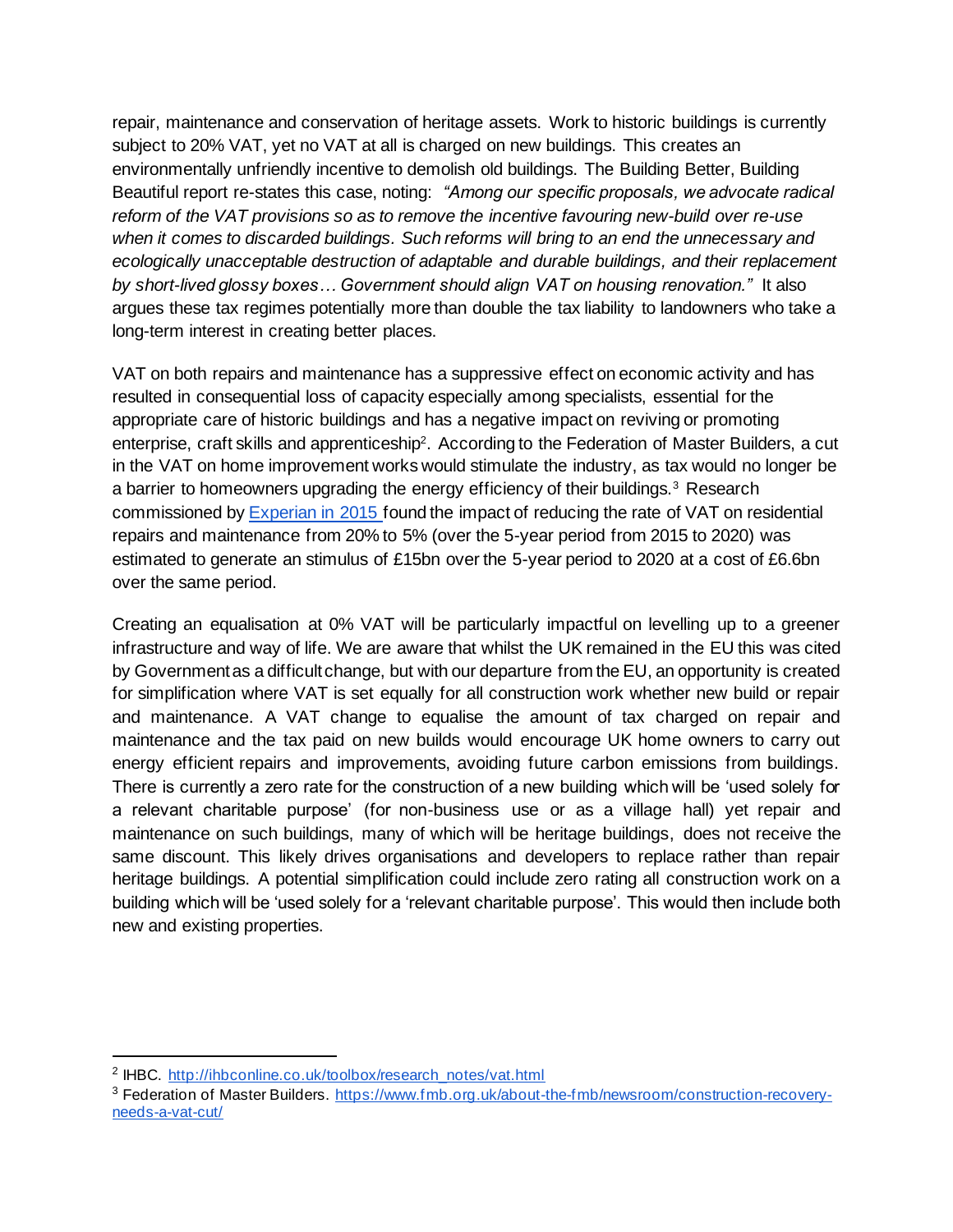**Our proposals for environmentally beneficial VAT reform include a number of options that could be considered by Treasury:**

- **Parity on VAT to match new build is ultimately essential and is possible now we've left the EU. A 0% equalisation would have the greatest impact. The Treasury would want to consider and analyse how this parity can be best achieved;**
- **We have previously proposed a way in which the Government could pilot and test a grant scheme which would refund the VAT charged in certain circumstances. This could operate along the lines of the Listed Places of Worship Grant Scheme, which sets a clear precedent and could be trialed in areas of great need such as heritage action zones and heritage high streets. This pilot could test the positive impacts on productivity and take-up of repair with a view to further roll-out or VAT change.**
- **The VAT regime could be amended for a trial period to incentivise repair in this time of climate crisis, with a view to extension if it is successful, with proper evaluation.**

We would be delighted to work as a sector (alongside others in the construction and building industry who also support these recommendations) with the Treasury to take forward these proposals.

## **The Economic Case**

Parity in VAT treatment for repair and maintenance with new build will *stimulate the economy.*

The importance of reducing the rate of VAT on repairs and maintenance of homes has been advocated for some time. Most notably, the Cut the VAT campaign lobbied exclusively on this issue several years ago. Cut the VAT commissioned research<sup>4</sup> by Experian in 2015 to quantify the potential impact of reducing the rate of VAT on residential repairs and maintenance from 20% to 5% (over the 5-year period from 2015 to 2020). The measure itself was estimated to generate an economic stimulus of £15bn over the 5-year period to 2020 at a cost of £6.6bn over the same period. Some of the notable benefits of the policy include:

- 42,000 extra full-time equivalent construction jobs and 53,000 jobs in the wider economy by the end of the period (with the majority of those jobs starting in the first year of the policy change;
- Extra expenditure of around £1bn on energy efficient measures.

<sup>4</sup> Cut the VAT campaign research by Experian: [https://www.fmb.org.uk/about-the-fmb/policy-and-public](https://www.fmb.org.uk/about-the-fmb/policy-and-public-affairs/domestic-refurbishment-and-energy-efficiency/)[affairs/domestic-refurbishment-and-energy-efficiency/](https://www.fmb.org.uk/about-the-fmb/policy-and-public-affairs/domestic-refurbishment-and-energy-efficiency/)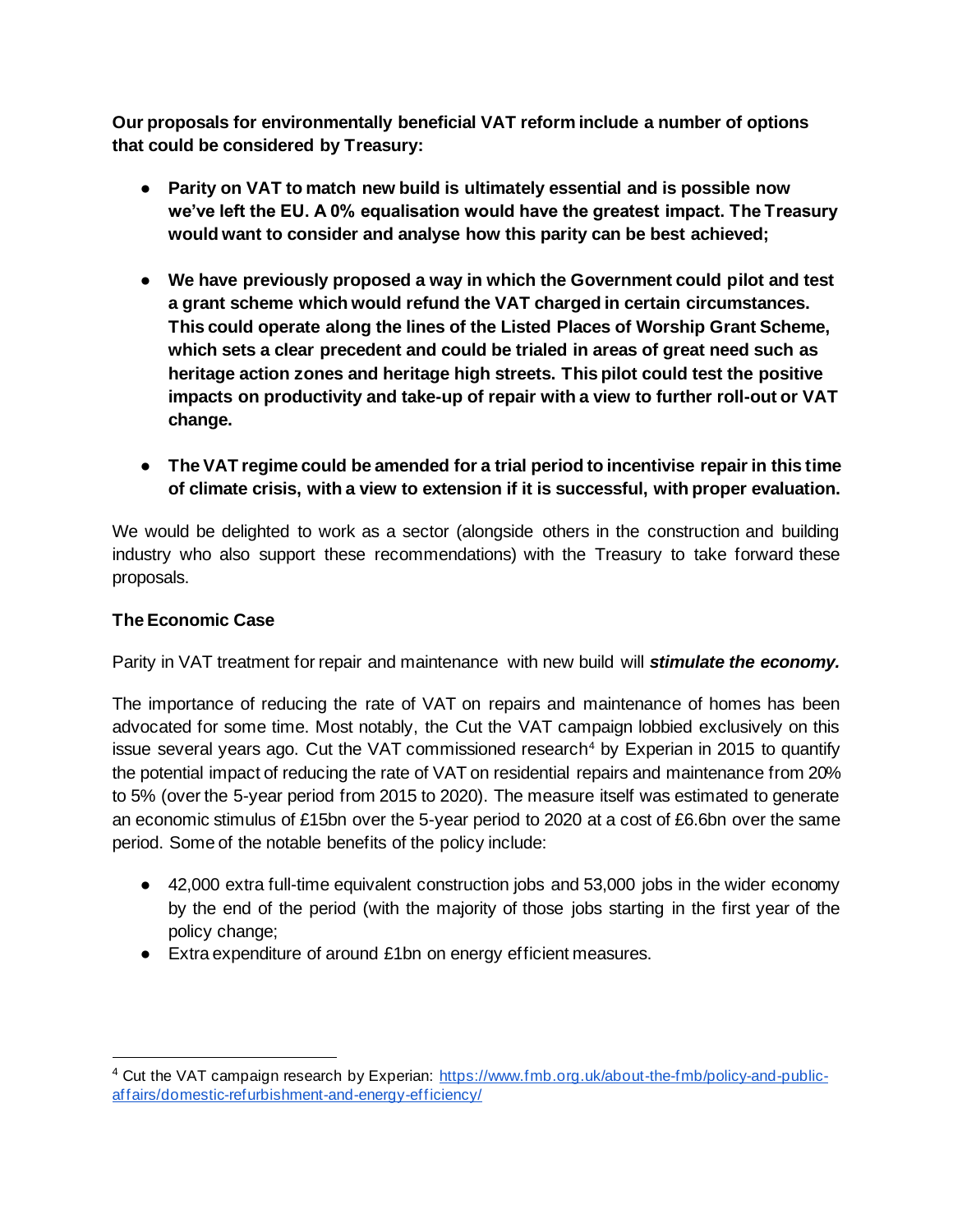A more recent poll conducted by the HomeOwners Alliance, Resi architects and YouGov found that almost a quarter of people are put-off from undertaking home improvements due to cost<sup>5</sup>, and almost a third confessed to paying cash to avoid VAT on home improvements. These findings support Experian's estimates that such a policy change would result in a surge of demand for home improvements and boost economic activity – and more importantly, boost standards by reducing the competitive advantage of the informal 'cash in hand' economy. Our key simplification measure is to reduce VAT to parity with new build on the labour element of all housing renovation and repair work, in properties of all ages.

The housing renovation and repairs market is huge. Evidence from the Isle of Man illustrates the benefits of reducing VAT on the labour element of all housing renovation and repair work. Following the EU Council Directive 1999/85/EC, which permitted on a temporary basis the reduction of VAT to 5% on the 'repair and maintenance of private dwellings', The Isle of Man experimented with a 5% VAT on domestic renovation and repair work, when VAT was usually 17.5%. The report on the experiment classed the VAT reduction as a 'huge success', with 96% of the traders from the evaluation survey (survey of 7% of traders who had reduced VAT under experiment) claiming that it had increased business, while 40% of respondents said customers were having work done they would not normally have done.<sup>6</sup>

The current VAT regime is also a major threat to the future of our heritage and the industries it supports such as tourism. Repair and maintenance is vital, yet the current system inadvertently incentivises the demolition of historic buildings which require significant maintenance work due to the 20% VAT tax burden compared to new construction which largely has a 0% VAT rating. A reduction in VAT across the board, not just for historic buildings, would have wide ranging benefits. For example, it would mean that people across the country could improve their homes rather than move house, or the owners of a 1960s former council house can afford to replace the leaking roof if it becomes 20% cheaper.

People are happier living in places with character, which our heritage buildings and spaces provide; in a study, history was the third most quoted factor that made people most proud of Britain – 35% of nearly 8,000 adults felt proud of Britain's history.<sup>7</sup> Historic buildings are also a key part of our tourism offer - and it will be economically important for us to we want to continue to boost our tourism from experience for both domestic and international visitors after we leave the EU. Visits to heritage attractions have increased by 49% since 1989.<sup>8</sup> In relation to our second budget priority, historic houses continue to be the most popular type of historic visitor

<sup>5</sup> Home Owners Alliance.<https://hoa.org.uk/campaigns/cut-vat-on-extensions/>

<sup>6</sup> Heritage and the Economy; Heritage Counts 2016[.https://historicengland.org.uk/research/heritage](https://historicengland.org.uk/research/heritage-counts/2016-heritage-and-place-branding/)[counts/2016-heritage-and-place-branding/](https://historicengland.org.uk/research/heritage-counts/2016-heritage-and-place-branding/)

<sup>7</sup> Heritage and Society; Heritage Counts. 2019. [https://historicengland.org.uk/research/heritage](https://historicengland.org.uk/research/heritage-counts/heritage-and-society/)[counts/heritage-and-society/](https://historicengland.org.uk/research/heritage-counts/heritage-and-society/)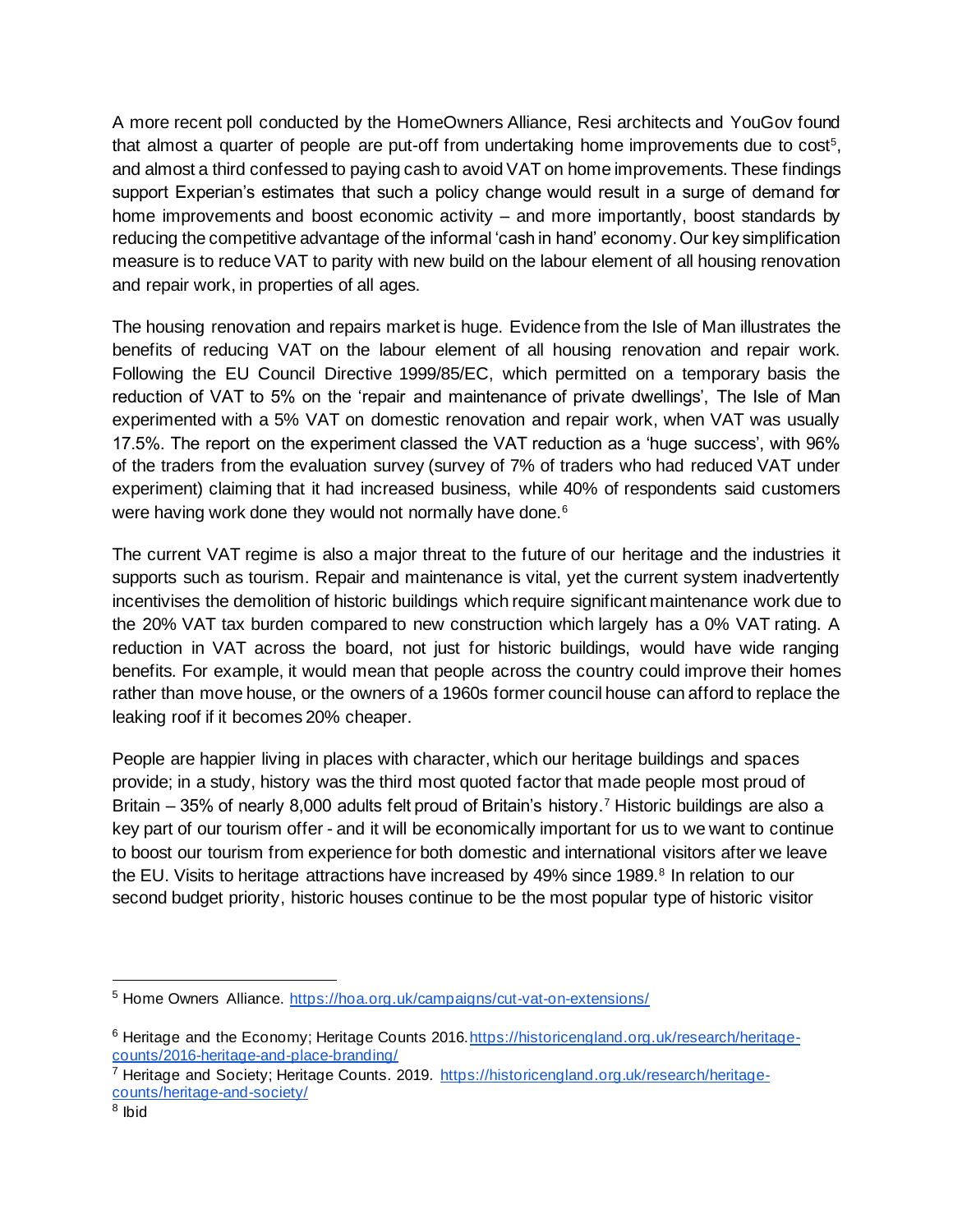attraction accounting for 39% of all heritage visits, followed by visits to historic gardens.<sup>9</sup> These buildings are costly to maintain and fiscal incentives are crucial.<sup>10</sup>

Historic buildings also support social cohesion, with studies finding engaging in heritage activities enhances a sense of identity, especially in young people, and they create in increase in the feeling 'social connectedness', as well as a greater attachment to place. People want to secure the future of heritage, with 87% of adults agreeing that 'finding new uses for historic buildings rather than demolishing them' is important.'<sup>11</sup>

Businesses in old buildings are worth more, as it was demonstrated by the NLHF's report "New Ideas Need Old Buildings"<sup>12</sup>. A commercial business based in a listed building generates an average of £308,000 in GVA per year – 4.4% higher than the average for all commercial businesses across the UK. A survey of commercial occupiers of listed buildings found that for two thirds of respondents (69%) historic buildings convey a positive image to customers and clients. According to the report, the value and comparative advantage of historic buildings arises from the 'cache' of these often-unique places that are full of character. They can also offer businesses and brands something different and are an alternative to average corporate office buildings.

As demonstrated this week, the Creative Industries in the UK contributed over £111.7bn GVA in 2017-2018 and grew 5 times faster than the wider economy.<sup>13</sup> As we wrote in our report, [Inspiring Creativity; Heritage & The Creative Industries,](https://www.theheritagealliance.org.uk/wp-content/uploads/2019/09/InspiringCreativity_THAreport.pdf) '*Historic landscapes and narratives inspire stories, art, performances, and even new technology. Many forms of cultural activity are hosted within our assets. Heritage organisations are partners for many creative practitioners in their search for funding, and creative organisations enable exciting new ways of storytelling for diverse audiences. Our support and inspiration help the creative industries deliver groundbreaking cultural experiences. Without the nation's historic landscapes, spaces, communities and stories, our creative industries would be unable to deliver such exciting, and enticing, engagement to both the domestic and the global tourist audiences.'* We must create a tax regime that supports the repair and maintenance of our historic assets, so they in turn can support our valuable creative economy.

<https://www.heritagefund.org.uk/publications/new-ideas-need-old-buildings>

<sup>&</sup>lt;sup>9</sup> Ibid

<sup>10</sup> See Priority 2

<sup>&</sup>lt;sup>11</sup> Heritage Couts; Heritage and Society; 2019 [https://historicengland.org.uk/research/heritage](https://historicengland.org.uk/research/heritage-counts/heritage-and-society/)[counts/heritage-and-society/](https://historicengland.org.uk/research/heritage-counts/heritage-and-society/)

<sup>&</sup>lt;sup>12</sup> National Lottery Heritage Fund: New Ideas Need Old Buildings

<sup>13</sup> DCMS Sectors Economic Estimates (Provisional): Gross Value Added [https://assets.publishing.service.gov.uk/government/uploads/system/uploads/attachment\\_data/file/86363](https://assets.publishing.service.gov.uk/government/uploads/system/uploads/attachment_data/file/863632/DCMS_Sectors_Economic_Estimates_GVA_2018.pdf) [2/DCMS\\_Sectors\\_Economic\\_Estimates\\_GVA\\_2018.pdf](https://assets.publishing.service.gov.uk/government/uploads/system/uploads/attachment_data/file/863632/DCMS_Sectors_Economic_Estimates_GVA_2018.pdf)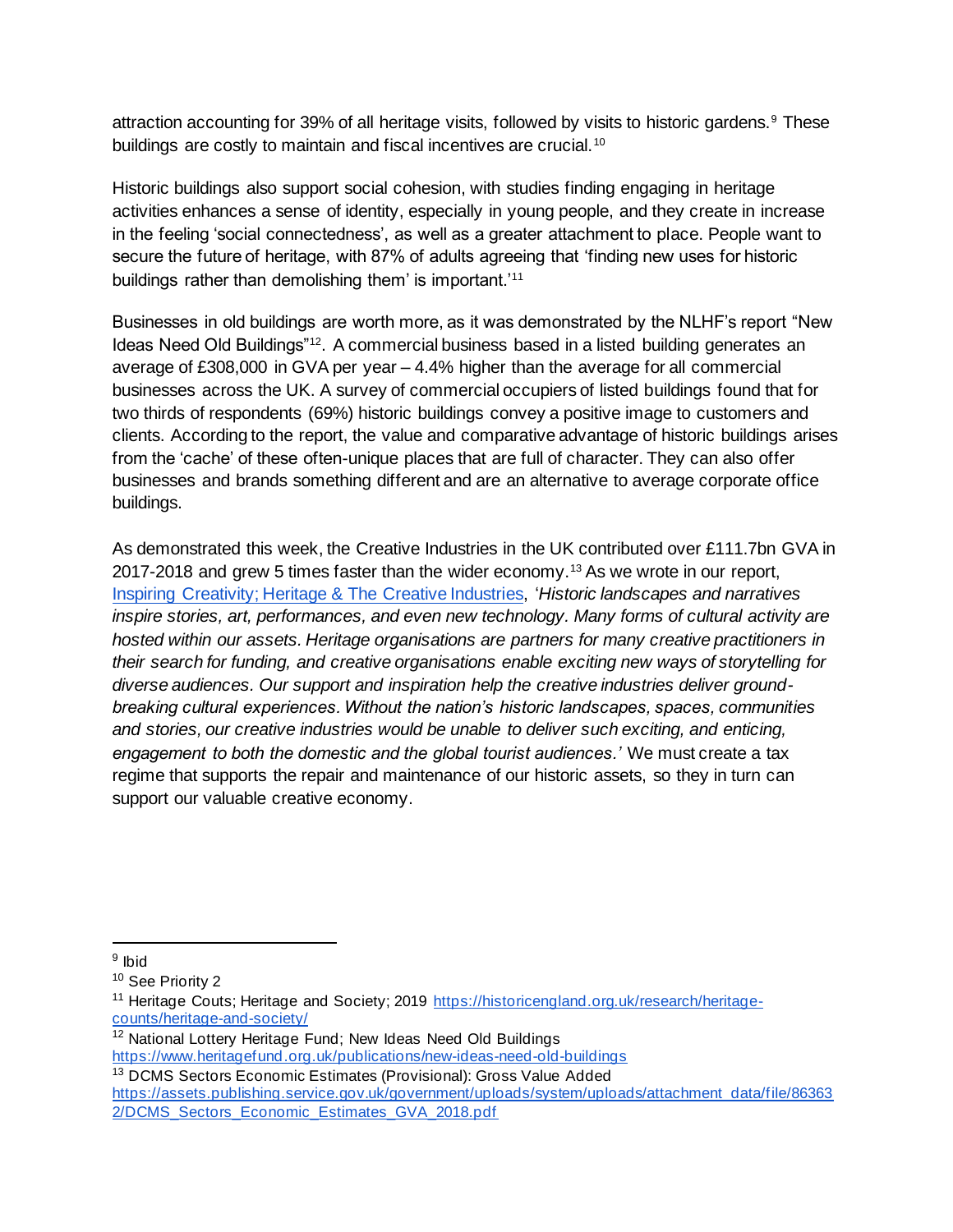## **The Environmental Case**

# VAT on repair and renovation at parity with new build will *help to reach our net zero emissions targets by 2050 – by ensuring that tax is not a blocker to anyone wanting to conserve buildings or improve the energy efficiency of their home.*

To meet our carbon emissions target of net-zero by 2050, we must incentive builders and homeowners to repair, renovate and reuse old buildings. The built environment accounts for approximately 40% of the UK's carbon emissions – and therefore has a crucial part to play in meeting our net zero emissions targets by 2050. Given the rate of renewal of the built environment, the Green Building Council estimates that 80%<sup>14</sup> of the buildings that will exist in 2050 have already been built, so decarbonising and improving the energy efficiency of our existing stock must be a high priority. At present the UK's VAT system encourages the demolition of buildings to make way for new residential flats and homes, rather than their refurbishment. This is problematic when the research shows carbon emissions from demolition account for as much as 7% of the total carbon of a new building when replacing a historic building. Demolition creates carbon, and to reduce carbon we must instead discourage demolition and encourage repair and maintenance.<sup>15</sup>

Domestic buildings are accountable for about half of these emissions. The UK has some of the most energy inefficient housing stock in Europe, which will need radically upgrading if we are to reach our target of net zero by 2050. There are 8 million lofts that need insulating, 5 million uninsulated cavity walls, and 20 million uninsulated floors<sup>16</sup>. Homeowners will need to be incentivised to do these home improvement works, and reducing the VAT burden associated with repairs and maintenance would be a clear way of stimulating demand.

Buildings are today the third largest greenhouse gas (GHG) emitting sector in the UK after surface transport (largest polluting sector in the UK today) and industry, which are the largest polluting sectors. The construction of new buildings emits 48 mega-tonnes of carbon dioxide in the UK each year – that's equal to the total emissions for the whole of Scotland. The construction industry accounts for 60% of all the materials that are used to produce goods in the economy each year. That means construction uses around 6 tonnes of new materials every year for every person living in the UK. Most of these materials are finite and cannot be renewed.<sup>17</sup>

Very few studies have considered the whole life carbon of historic buildings but a new study by Carrig Conservation International (2019) commissioned by Historic England to understand carbon in the historic environment calculated the embodied and operational carbon emissions of

- <sup>15</sup> [Heritage Counts; There's no place like Old Homes](https://historicengland.org.uk/content/heritage-counts/pub/2019/hc2019-re-use-recycle-to-reduce-carbon/) 2020
- <sup>16</sup> Energy efficiency: building towards net zero

[https://p](https://publications.parliament.uk/pa/cm201719/cmselect/cmbeis/1730/173004.htm)[ublications.parliament.uk/pa/cm201719/cmselect/cmbeis/1730/173004.htm](https://publications.parliament.uk/pa/cm201719/cmselect/cmbeis/1730/173004.htm)

<sup>14</sup>The UK Green Building Council;<https://www.ukgbc.org/climate-change/>

<sup>&</sup>lt;sup>17</sup> [Heritage Counts: There's no place like old homes;](https://historicengland.org.uk/content/heritage-counts/pub/2019/hc2019-re-use-recycle-to-reduce-carbon/) 2020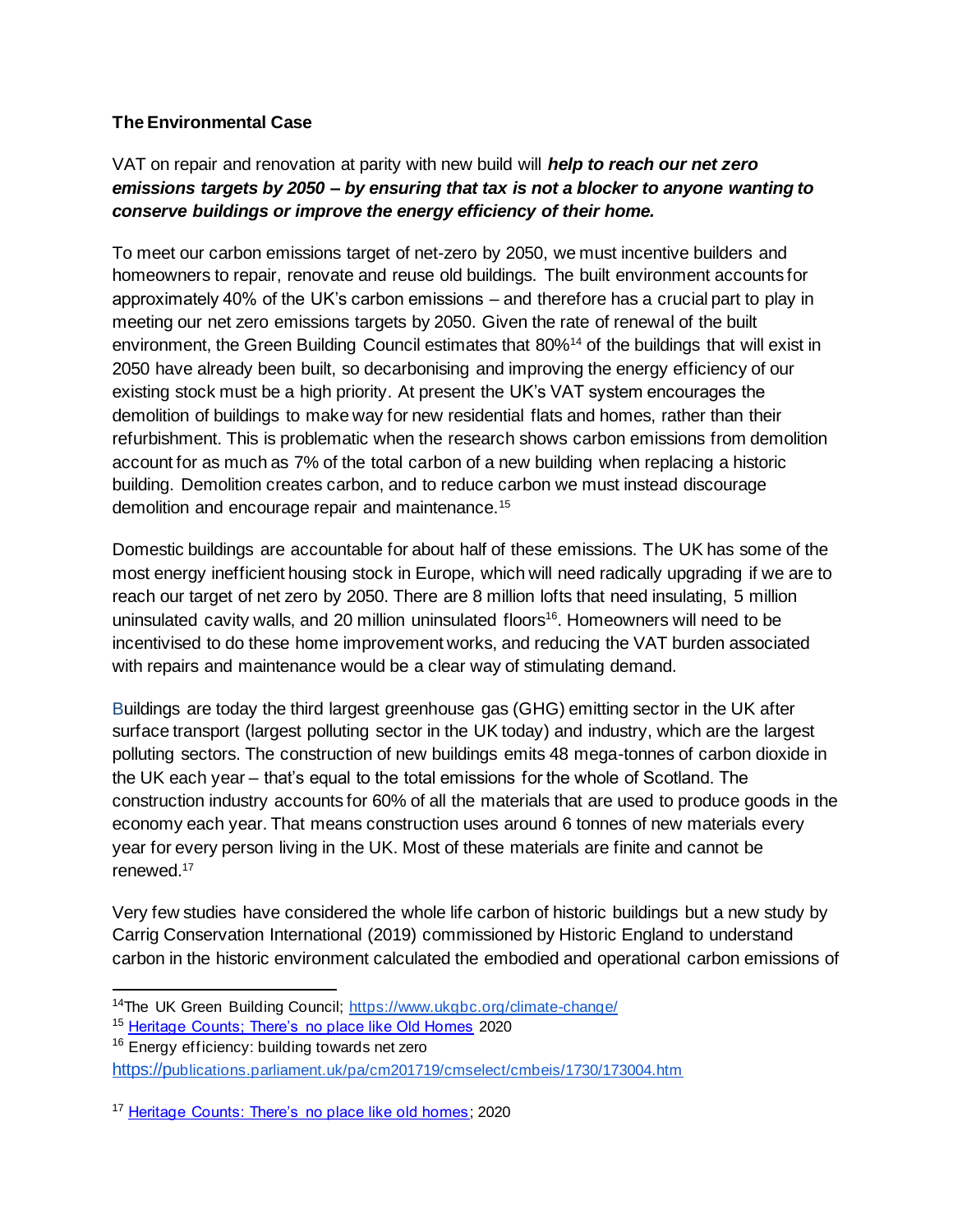two completed refurbishment projects. Using actual data from two historic buildings a life cycle assessment model was developed and used to estimate carbon emissions before and after energy efficient refurbishment was undertaken. The data estimates the impact of the refurbishment on carbon emitted by the buildings over 60 years. The same research estimated carbon in a situation where the historic buildings are demolished and replaced with a typical new build.<sup>18</sup> Research from Heritage Counts, *There's no place like old home*s, shows that when a typical historic building is responsibly refurbished and retrofitted, it will emit less carbon by 2030 and by 2050 than a new building.<sup>19</sup>

The recoverability of VAT on construction costs is complex - with different costs recoverable depending on who the occupier is, whether the property is commercial or residential, and whether the property has been built for sale or for rent. It is also often easier to recover VAT on commercial property than it is on residential properties. This makes investment in homes comparatively less attractive. Reducing the rate of VAT on repair and maintenance and on homes would help level the playing field in terms of VAT recovery. For example, underused historic mills in West Yorkshire and Greater Manchester have the capacity to generate thousands of new jobs and new homes. Research in 2017 examined the opportunities provided by vacant and underused textile mills in West Yorkshire and the North West. The research demonstrated that there were approximately 1,350 underused or vacant mills in West Yorkshire, 542 in Greater Manchester and 540 in Lancashire.<sup>20</sup> As Heritage Counts 2019 says '*Applying standard office floor space densities to the total amount of net vacant floor space in West Yorkshire, Greater Manchester and Lancashire's textile mills illustrates the potential to generate 283,000 new net additional jobs (equivalent to £12.4bn of Gross Value Added per annum) or 52,000 new homes.'* With a higher VAT on repair of these buildings to make them suitable for homes and business, compared to 0% VAT on new build, there is a strong possibility developers would find it more economically practical to tear the buildings down and create a new build than restore the existing buildings.

<sup>&</sup>lt;sup>18</sup> Understanding Carbon in the Historic Environment HIstoric England, Carrig Research (2019)  $19$  lbid

<sup>&</sup>lt;sup>20</sup> Heritage and the Economy. Heritage Counts 2019. [https://historicengland.org.uk/content/heritage](https://historicengland.org.uk/content/heritage-counts/pub/2019/heritage-and-the-economy-2019/)[counts/pub/2019/heritage-and-the-economy-2019/](https://historicengland.org.uk/content/heritage-counts/pub/2019/heritage-and-the-economy-2019/)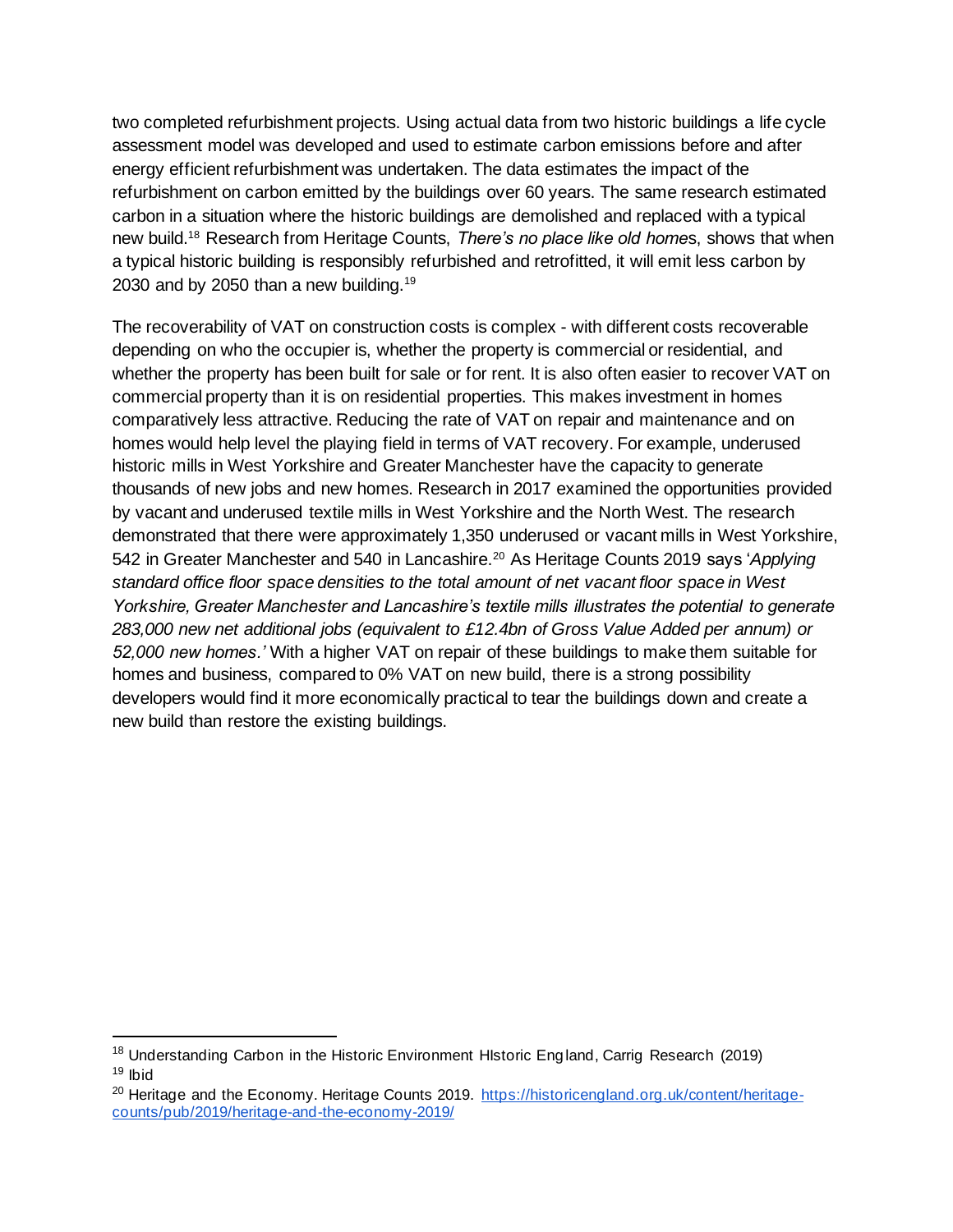## **Priority 2 - A commitment to the continuation of the Heritage Maintenance Funds scheme and reduction of the income tax rate on these funds to 20%.**

Reducing the income tax rate applied to Heritage Maintenance Funds down to 20% would be a modest and affordable change to the way the income from **Heritage Maintenance Funds** is taxed. This would help the Government to:

- **Promote tourism and wellbeing** across the country by opening up more historic houses for public access;
- **Generate increased economic activity** in non-metropolitan, rural parts of the UK, including many in the Midlands and North;
- **Act as a champion for repair and maintenance**, as it applies to some of the most significant heritage buildings in the country (which face a collective backlog of repairs worth £1.38 billion).

Reducing the income tax rate applied to Heritage Maintenance Funds down to 20 per cent would be:

*· Affordable (since it could only apply to a limited number of the most important historic buildings, open to public visiting);*

*· Demonstrably good value (a fully costed business case has been prepared to show how the reduction would result in a net benefit to the country);*

*· Targeted (since the income from maintenance funds can only be spent on the maintenance of a heritage building of national significance, open to the public);*

*· Not open to abuse (since the management of maintenance funds is already regulated by HMRC, working with agencies such as Historic England and Natural England);*

*· Reforming (since as presently constituted maintenance funds do not incentivise spending on maintenance given they are subject to the highest rate of income tax);*

*· Carbon-friendly (as this is about repairing and maintaining existing buildings, rather than building new ones);*

*· Redistributive (since it would promote the repair and maintenance of properties in all corners of the UK, mostly away from London, in favour of supporting rural areas);*

*· Popular (there are 26 million visits each year to historic house properties; the UK's heritage is world-beating);*

*· Good for the UK's standing in the world (as our historic house heritage is one of the principal reasons for why inbound tourists come to the UK);*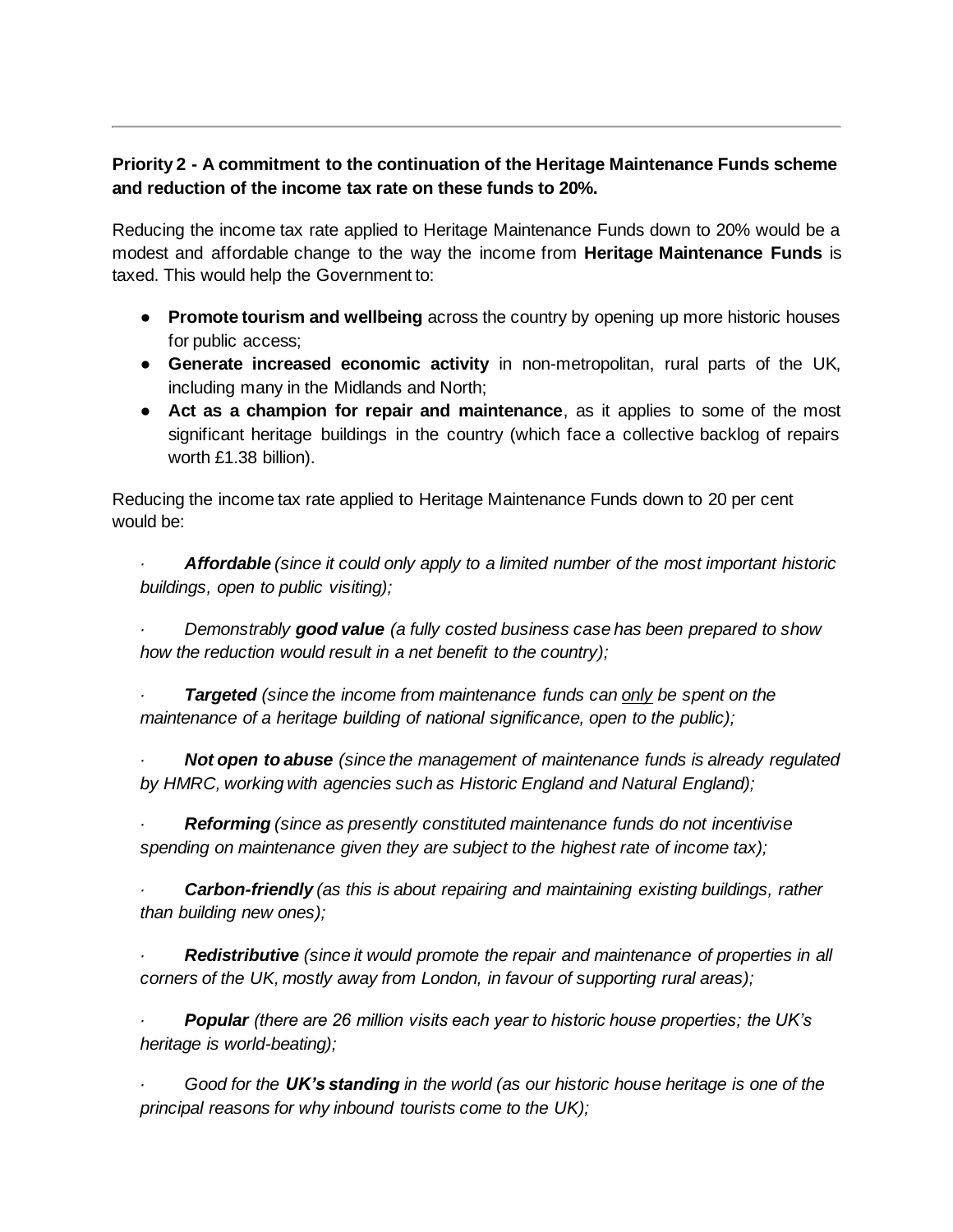*· Supported by all political parties (maintenance funds were first put on the statute book by a Labour administration in 1976; they have support from a cross-party consensus about the importance of built heritage).*

#### *What is the problem being addressed here?*

Our historic built environment – our towns, villages, cities and landscapes – is one of the UK's greatest assets. It defines our sense of identity, influences our culture and social wellbeing, and promotes the country as a destination on the global stage.

Most built heritage is owned privately rather than by Government or even by charities. All heritage however requires constant care and maintenance. It follows that most maintenance is therefore a private matter and is carried out at a rate that private owners can bear.

But this rate may not be sufficient to ensure that the nation is maximizing the benefits from the stock of heritage assets that it holds. Hence there is a market failure in the provision of repair and maintenance to heritage assets.

Private owners of historic houses have an estimated collective conservation backlog of £1.38 billion, of which £500 million is deemed to be 'urgent'.<sup>21</sup> These houses are among the most significant heritage properties in the country, mostly listed at grade I or II\*.

#### *What are the solutions to this problem?*

There are various possible approaches to the fundamental problem of tackling conservation backlogs for built heritage. Among these might be:

- Make more public grants available for use by private owners;
- Reduce the VAT charged to repairs and maintenance (see proposal 1);
- Increase the limit on lottery funds that can be applied for by private owners (currently capped at £100,000);
- · Vary other parts of the tax system that impinge on the repair and maintenance of heritage.

Reducing the income tax applied to Heritage Maintenance Funds would fall into the last of these categories, and represents an efficient and effective solution to the fundamental problem of under-investment in repair and maintenance of private historic homes open to the public.

#### *What are maintenance funds?*

 $21$  [1] DCResearch (2015), The Economic and Social Contribution of Independently Owned Historic Houses and Gardens: Final Report, October 2015, pp. 39, 66.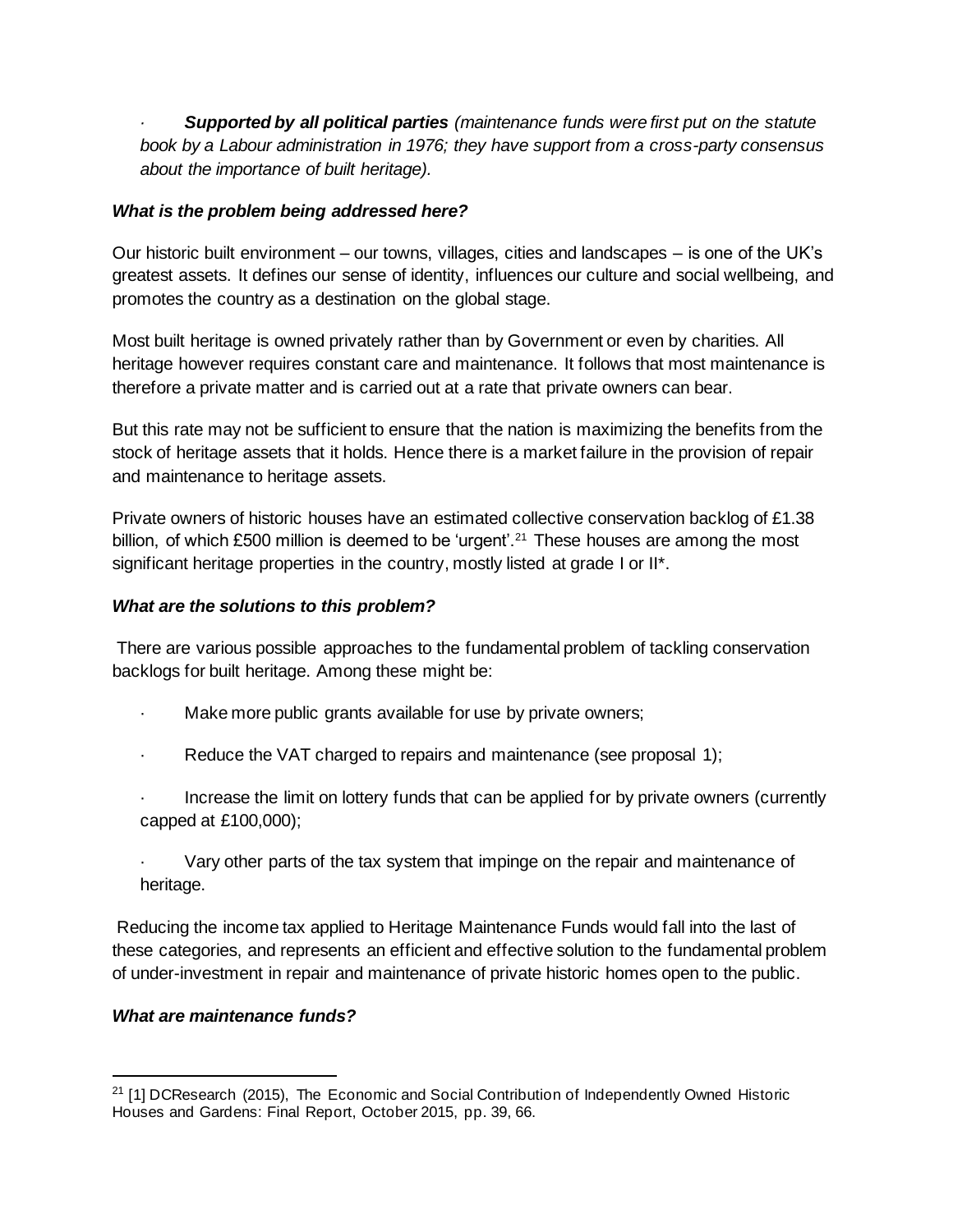Heritage Maintenance Funds (HMFs) are effectively the only measure on the statute book aimed explicitly at promoting heritage maintenance.

HMFs are a means by which owners can ringfence income-generating assets (from their own resources) for maintenance. There is an inheritance tax exemption on these assets at the point when a fund is established, which helps to encourage them to be set up.

The option for an individual owner to establish an HMF dedicated to the repair and maintenance a building of national significance open to the public has existed since 1976 (it was introduced as part of the Finance Act of that year).

## *Why are maintenance funds currently inefficient?*

At present, Heritage Maintenance Funds simply do not live up to their name. For custodians, the principal attraction of setting up a maintenance fund remains the capital tax advantage (the exemption from IHT). There is no ongoing tax advantage thereafter, however. This is because the annual income from maintenance funds is taxed at 45 per cent, the highest rate of income tax.

In other words, funds that purport to be dedicated exclusively to promoting the maintenance of important heritage have nearly half the available income removed automatically each year by the Revenue.

As a consequence, the option to invest in a maintenance fund is hardly used. Information from HMRC indicates that there were 134 HMFs in existence in 2018. In other words, fewer than ten per cent of Historic Houses' member properties hold assets in the form of an HMF. Furthermore, approximately half of these are likely to be dormant (i.e. only contain nominal assets).

## *What is the proposal for the Budget in 2020?*

We propose that the income tax rate applied to the income from Heritage Maintenance Funds should be reduced from the top rate of 45 per cent to the basic rate of 20 per cent. This modest reduction would ensure that tax is still paid on income generated by these funds, but at a reduced rate, ensuring that more is spent on repair and maintenance.

## *What is the business case for this change?*

Historic Houses, which represents over 1,500 independently owned historic houses and gardens across the UK, commissioned an independent team of economists to model what the effect would be of reducing the rate of income tax.

In particular, Historic Houses asked Saffery Champness and Nordicity to prepare an analysis of the net costs to the UK economy of reducing the marginal trusts tax rate of 45p now applicable to HMFs to either 20p or 0p, and the net economic benefits that those changes would deliver.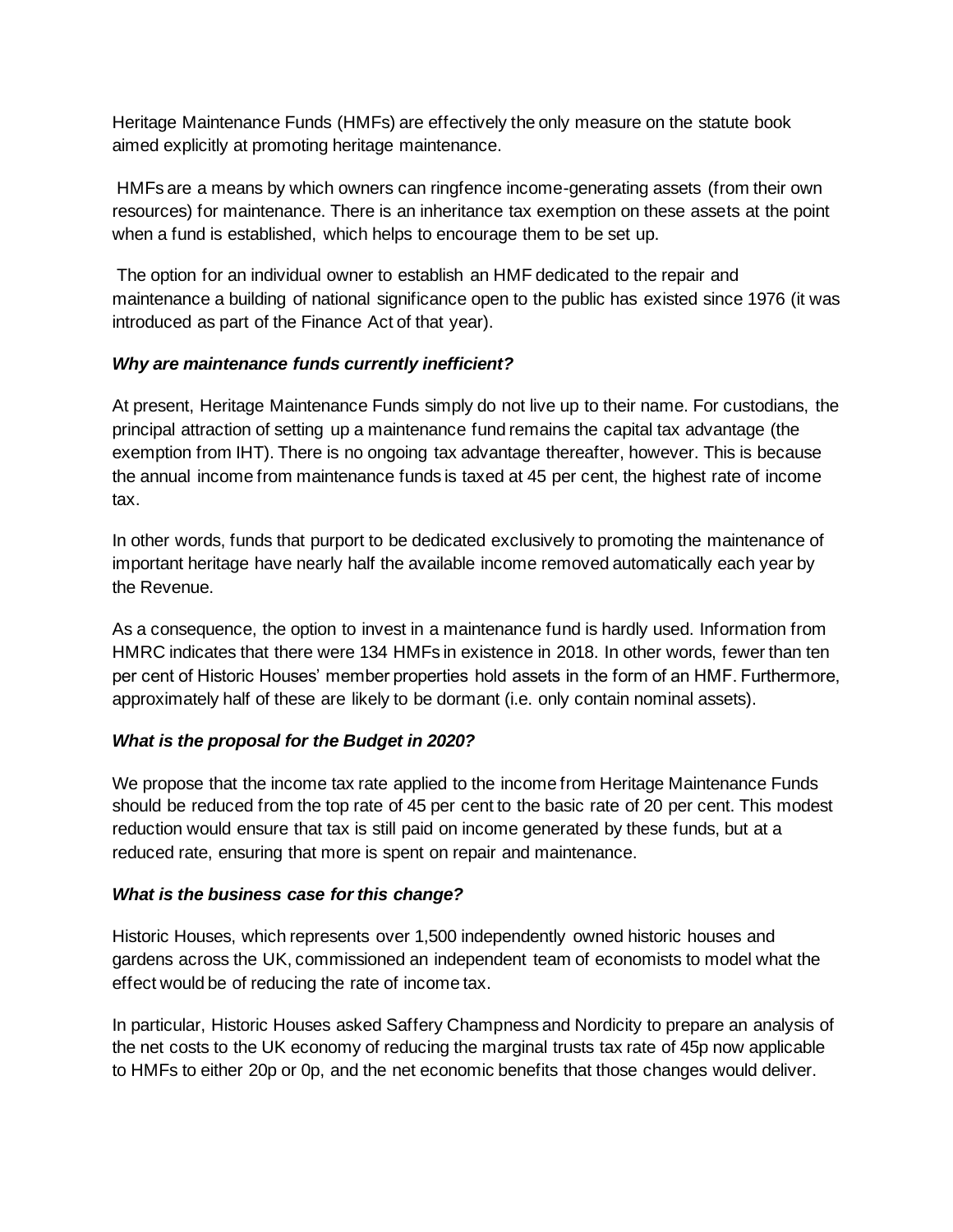An online survey of owners of historic houses found that 42 per cent of historic houses (or 46 per cent of those currently without an HMF) were likely to establish one if the tax rate applicable to HMF income was lowered from 45p to 20p. If the rate of Income Tax was lowered from 45p to 0p, 53 per cent of historic houses (or 58 per cent of those historic houses currently without a HMF) would likely establish a HMF. These data were used to model the impact of the different income tax rate scenarios.

The researchers estimated that if the 45 per cent rate was reduced to 20 per cent, there would be a Net Economic Benefit to the nation of just over £85m after five years. This benefit results from the additional maintenance spend, the additional tourism activity arising from houses being open to the public for the first time, and the positive effect on overall wellbeing, as expressed in monetary terms. The benefit generated by the zero per cent tax rate over the same period is less than this (at £78m).

The full business case can be seen here[:](https://www.historichouses.org/uploads/assets/uploaded/ba0b7979-fb87-4f8d-9fe3acac1d3bd96c.pdf) [https://www.historichouses.org/uploads/assets/uploaded/ba0b7979-fb87-4f8d-](https://www.historichouses.org/uploads/assets/uploaded/ba0b7979-fb87-4f8d-9fe3acac1d3bd96c.pdf)[9fe3acac1d3bd96c.pdf](https://www.historichouses.org/uploads/assets/uploaded/ba0b7979-fb87-4f8d-9fe3acac1d3bd96c.pdf)

#### *What is the revenue implication for the Treasury?*

A reduction in the Income Tax rate applicable to HMF income would, of course, cost the Government in terms of foregone tax revenue. Holders of existing HMFs would pay less Income Tax. The research indicates that they would also top-up the assets in their HMFs, thus generating even more after-tax income.

The lower rate of Income Tax – as evidence by the survey research – would also entice hundreds of owners of historic houses to establish new HMFs and move assets into those HMFs. This would increase the after-tax income for these historic houses (with a consequent reduction in Income Tax immediately payable to the Exchequer).

If the income tax rate was reduced to 20 per cent, the estimated costs in year 1 (at 2019 prices) would be £14.7m, increasing to £23.1m in year 5. But the net cash cost would be less than this, since it would be partially offset by direct increases in tax revenues arising from the additional repair and maintenance activity that would be carried out generating 0.5m), and VAT and other tax generated from the additional tourism spending that would take place  $(E1.9m)$  in total) – in total, a direct increase in tax revenue of £2.3m in year 1 rising to £4.6m in year 5.

The net cash cost of the change would therefore be £12.4m in year 1 rising to £18.5m in year 5. But these figures alone do not take into account the wider benefits that would accrue.

#### *What are the wider economic effects of the proposed change?*

Any additional after-tax income would be channelled into the maintenance, repair and preservation of historic houses. The statutes already provide that this income cannot be used for any non-heritage purpose. In many parts of the UK, this additional expenditure on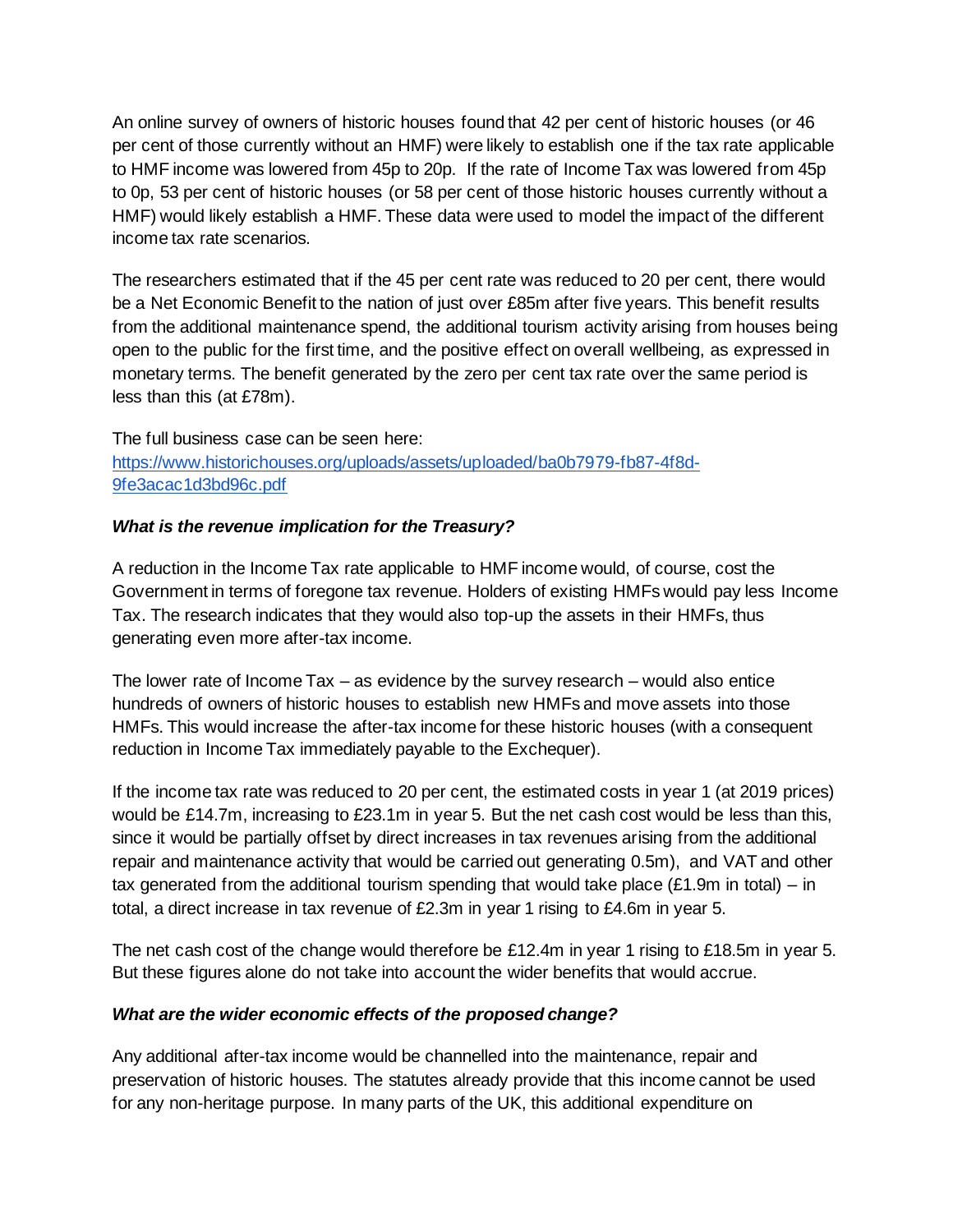maintenance, repair and preservation will generate additional economic benefits for regional economies – that is, the regions of the UK that are currently operating below their full economic capacity. At the 20 per cent rate, these additional economic benefits are estimated to be £2.2m in year 1, rising to £4.4m in year 5.

Improvements in historic houses will allow them to increase the number of days they are open to the public, and thereby, increase their visitor numbers. Some of these additional visitors will be from outside the UK; some will be UK residents redirected from travelling outside the UK (i.e. retained domestic tourists). These additional visitors – international and retained domestic – will generate additional tourism spending in the UK – largely in the local towns surrounding historic houses – which will generate additional GVA, employment and tax revenue for the UK. At the 20 per cent rate, the additional benefit from tourism in year 1 is calculated at £5.1m, rising to £10.2m in year 5.

In other words, the business case practically breaks even when these economic and tourism benefits are taken into account.

#### *What are the additional wellbeing benefits?*

The additional number of houses open to the public are estimated to generate an additional wellbeing factor, which has also been taken into account in the business case. This is a monetary figure assigned to the benefits that arise from there being more opportunities to visit more houses. Based on a reasonable assessment of the wellbeing benefits that arise in either scenario, the economists are able to reach a monetary value of either £89.4m (20 per cent) or £100.8m under the zero per cent scenario.

Hence, the research demonstrates that there is a net economic benefit to be gained in both the 20 per cent and the zero per cent scenario. The benefit is greatest however when the income tax rate is reduced to the basic rate (20 per cent) rather than waived altogether.

|                        | Year 0 | Year 1 | Year 2 | Year 3 | Year 4 | Year 5 |
|------------------------|--------|--------|--------|--------|--------|--------|
| 45 $p \rightarrow 20p$ |        |        |        |        |        |        |
| <b>Costs</b>           |        |        |        |        |        |        |
| <b>Static costs</b>    | 0.0    | 6.3    | 6.3    | 6.3    | 6.3    | 6.3    |

#### *Net economic benefit, 45p → 20p scenario (£m)*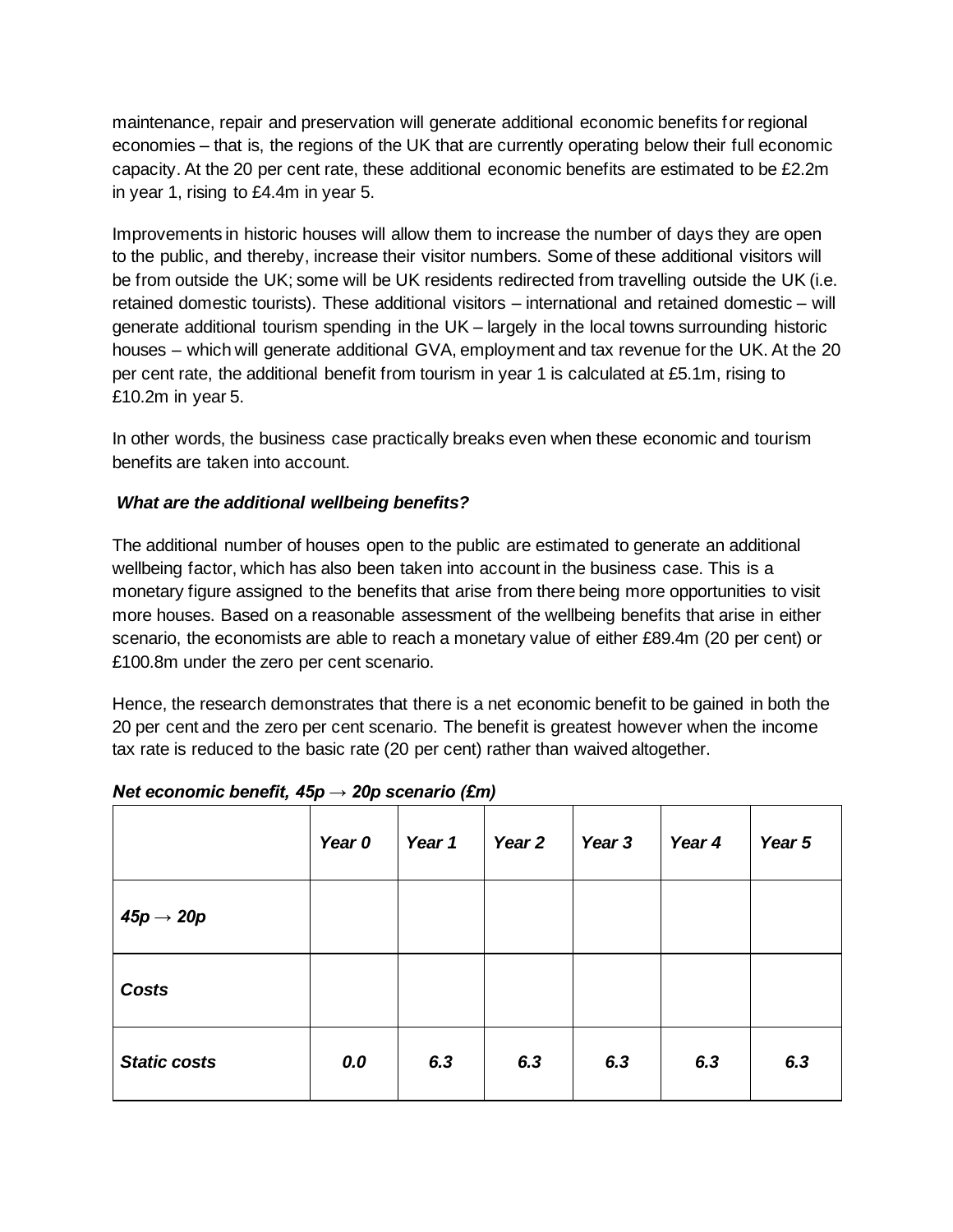| <b>Behavioural costs:</b><br><b>HMF</b> top-ups         | 0.0 | 0.3  | 0.5  | 0.5  | 0.6   | 0.6   |
|---------------------------------------------------------|-----|------|------|------|-------|-------|
| <b>Behavioural costs:</b><br><b>New HMFs</b>            | 0.0 | 8.1  | 12.2 | 14.2 | 15.2  | 16.2  |
| <b>Total costs</b>                                      | 0.0 | 14.7 | 18.9 | 21.0 | 22.1  | 23.1  |
| <b>Benefits</b>                                         |     |      |      |      |       |       |
| Maintenance, repair<br>and preservation<br>expenditures | 0.0 | 2.2  | 3.3  | 3.8  | 4.1   | 4.4   |
| <b>Tourism</b>                                          | 0.0 | 5.1  | 7.6  | 8.9  | 9.6   | 10.2  |
| Wellbeing                                               | 0.0 | 44.7 | 67.1 | 78.2 | 83.8  | 89.4  |
| <b>Exchequer revenue</b>                                | 0.0 | 2.3  | 3.5  | 4.1  | 4.4   | 4.6   |
| <b>Total benefits</b>                                   | 0.0 | 54.3 | 81.5 | 95.1 | 101.9 | 108.7 |
| Net benefit/(cost)                                      | 0   | 39.6 | 62.6 | 74.1 | 79.8  | 85.5  |

*Source: Saffery Champness / Nordicity estimates based on data from online survey of Historic Houses members (2018), DCResearch (2017, p.35), Kantar-TNS (2016a, p. 37), Kantar-TNS (2016a, p.20), Barclays (2017, p. 3), Fujiwara et al. (2014), ONS and HMRC.*

*Note: Figures may not sum to totals due to rounding.*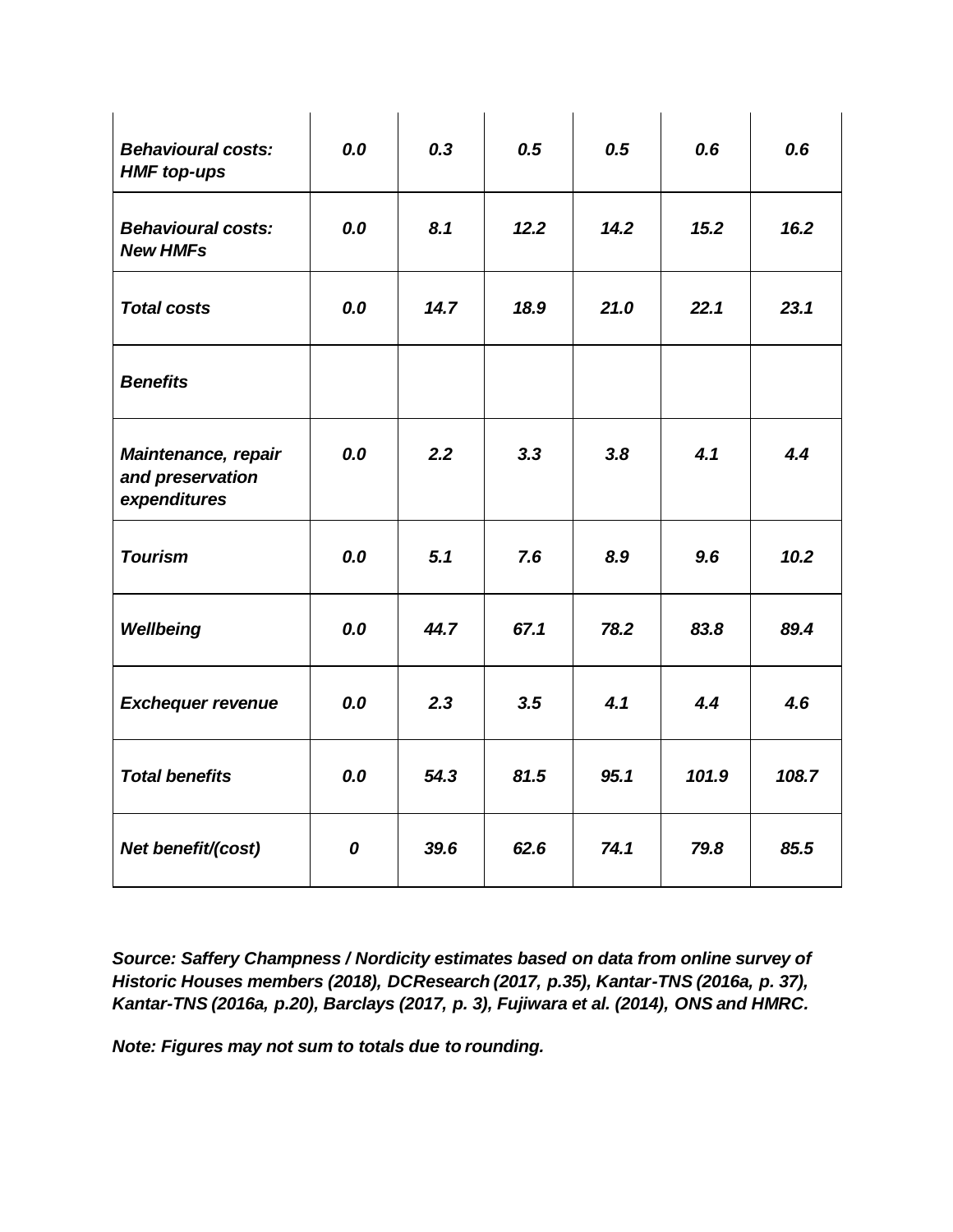|                                                         | Year 0 | Year 1 | Year <sub>2</sub> | Year 3 | Year 4 | Year 5 |
|---------------------------------------------------------|--------|--------|-------------------|--------|--------|--------|
| 45 $p \rightarrow 0p$                                   |        |        |                   |        |        |        |
| <b>Costs</b>                                            |        |        |                   |        |        |        |
| <b>Static costs</b>                                     | 0.0    | 11.3   | 11.3              | 11.3   | 11.3   | 11.3   |
| <b>Behavioural costs:</b><br><b>HMF</b> top-ups         | 0.0    | 2.6    | 3.9               | 4.5    | 4.8    | 5.1    |
| <b>Behavioural costs:</b><br><b>New HMFs</b>            | 0.0    | 16.4   | 24.6              | 28.7   | 30.8   | 32.8   |
| <b>Total costs</b>                                      | 0.0    | 30.3   | 39.7              | 44.5   | 46.9   | 49.2   |
| <b>Benefits</b>                                         |        |        |                   |        |        |        |
| Maintenance, repair<br>and preservation<br>expenditures | 0.0    | 4.4    | 6.7               | 7.8    | 8.3    | 8.9    |
| <b>Tourism</b>                                          | 0.0    | 5.7    | 8.6               | 10.1   | 10.8   | 11.5   |
| Wellbeing                                               | 0.0    | 50.4   | 75.6              | 88.2   | 94.5   | 100.8  |
| <b>Exchequer revenue</b>                                | 0.0    | 3.0    | 4.6               | 5.3    | 5.7    | 6.1    |

# *Net economic benefit, 45p → 0p scenario (£m)*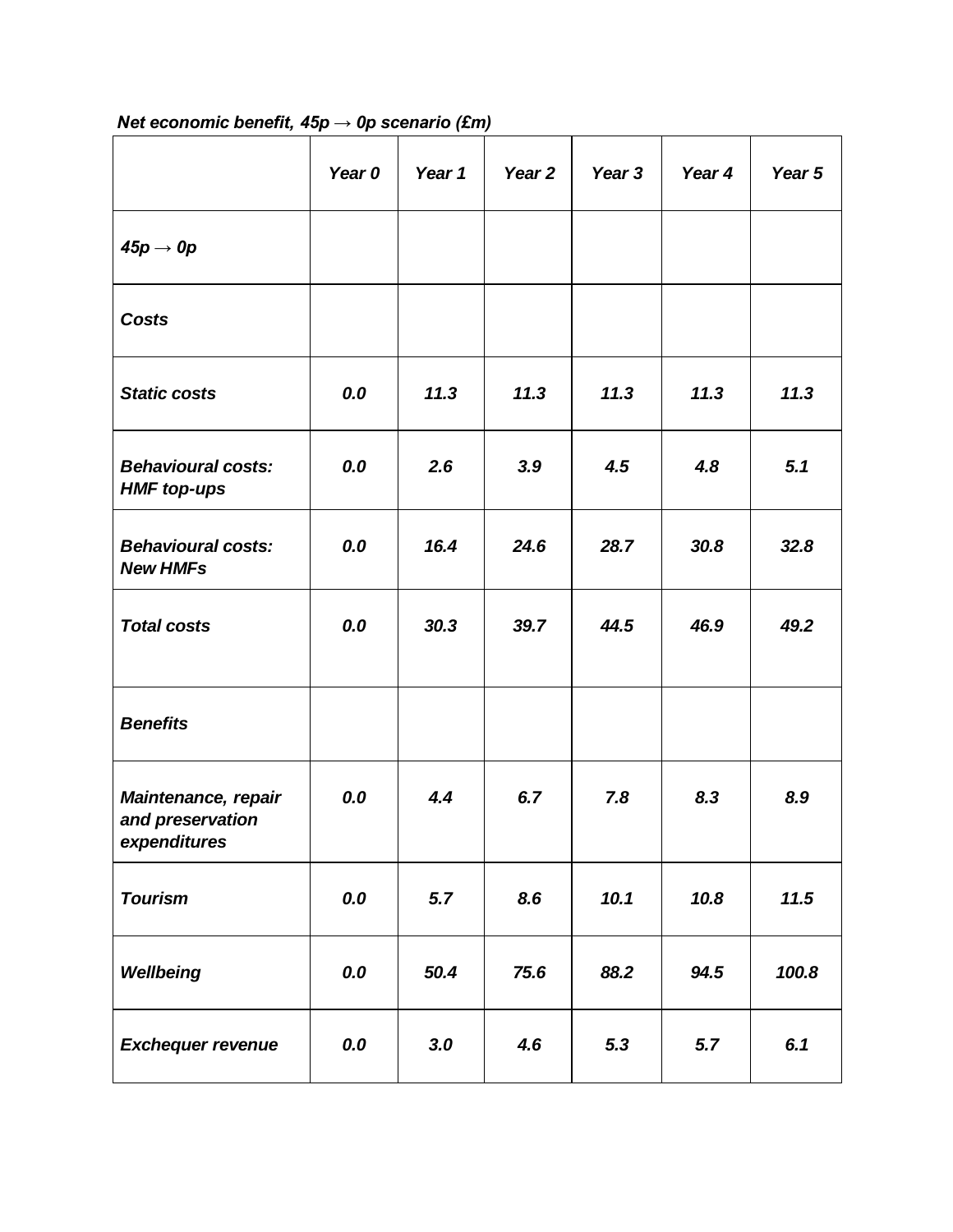| <b>Total benefits</b> | 0.0 | 63.6 | 95.4 | 111.3 | 119.3 | 127.2 |
|-----------------------|-----|------|------|-------|-------|-------|
| Net benefit/(cost)    | 0.0 | 33.4 | 55.7 | 66.8  | 72.4  | 78.0  |

*Source: Saffery Champness / Nordicity estimates based on data from online survey of Historic Houses members (2018), DCResearch (2017, p.35), Kantar-TNS (2016a, p. 37), Kantar-TNS (2016a, p. 20), Barclays (2017, p. 3), Fujiwara et al. (2014), ONS and HMRC.*

## *Note: Figures may not sum to totals due to rounding.*

## *What are the sectoral impacts?*

The heritage sector has long argued that the tax arrangements for those with responsibility for looking after important parts of our built heritage need to be improved. The additional repair and maintenance work would mean more employment for skilled conservation teams, and for employees of maintenance suppliers.

## *What are the distributional impacts?*

This is a tax change that relates to the owners and custodians of built heritage. The effect of it, however, would be to inject more investment in repair and maintenance, in properties that are dispersed across the country. Of Historic Houses' 1,500 members (not all of whom would be prepared to permit public access on a regular basis), fewer than five are houses in the metropolitan area of greater London. The majority are located beyond London, with a significant cluster in the Midlands, the north of England, and in Scotland and Wales.

## *What are the administrative, operational and compliance costs and issues?*

These costs would be minimal, since the option to create an HMF is already on the statute book and is already in place. The additional houses that would take up an HMF if the income tax rate was reduced is estimated to be below 700 in total. The costs of managing the process would be borne by Revenue officials based in Nottingham, who are in turn supported by advisers from Historic England and Natural England.

#### *What would the environmental impact be?*

New Historic England research from Heritage Counts (released 26 Feb 2020), as outlined above, demonstrates the carbon benefits of repairing and maintaining existing buildings. This would be an incidental benefit to the business case outlined above, and does not factor in the